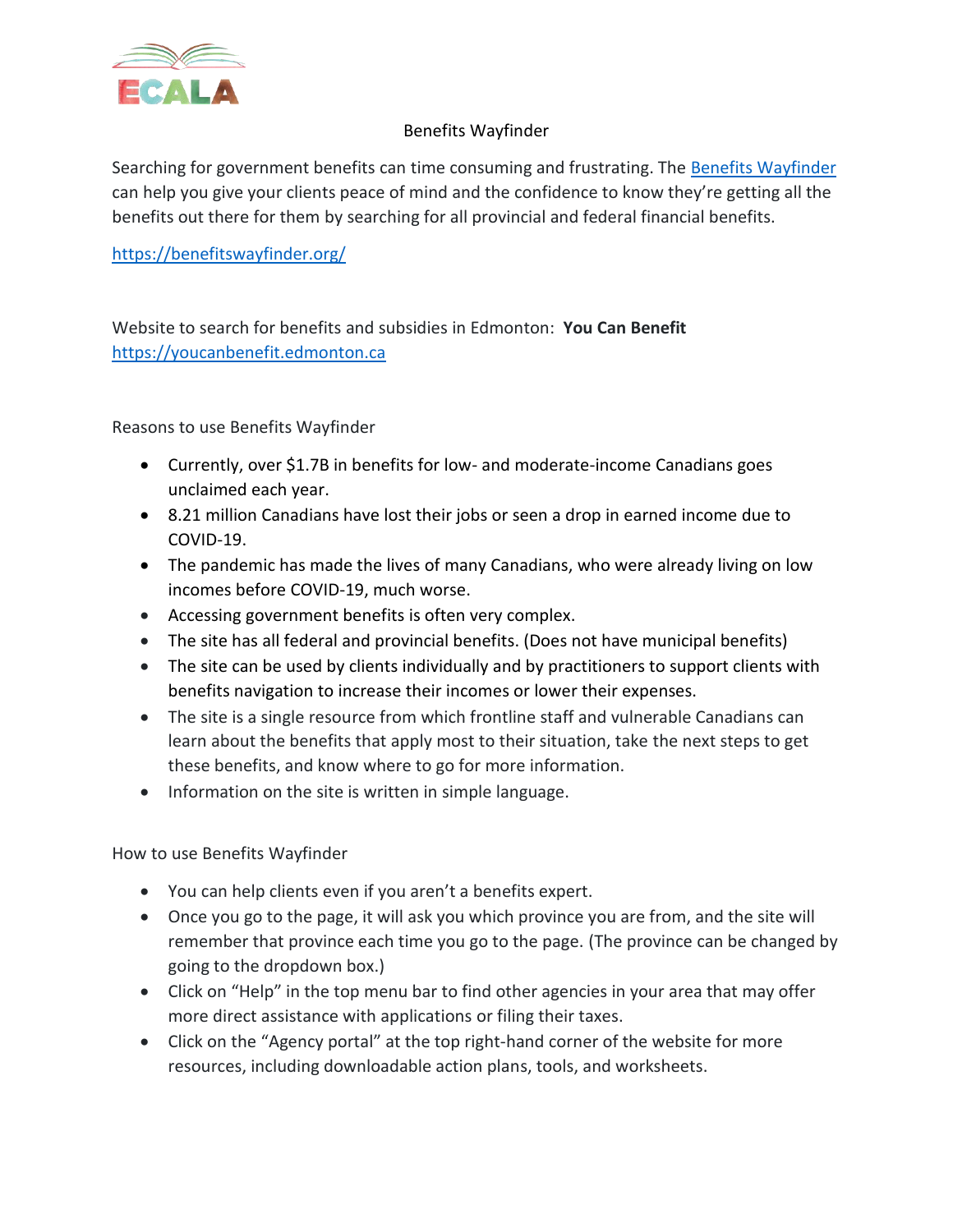

- Benefits are classified as easy or complex, with indications of whether tax filing or identification are needed.
- Once you click on a benefit:
	- $\circ$  There is a link to the government reference, an eligibility section, identification required section and how to apply.
	- o At the bottom, there are links to related benefits.
	- o There are buttons to mark that you are interested in that benefit or already receiving that benefit.
	- o You can mark each benefit as low, medium or high priority, and then you can go to the top of the list and sort by priority.
	- o You can click Remove if you are sure you don't qualify for that benefit to remove it from the recommended list.
- Once you generate the list of recommended/interested in benefits, you can download a pdf or print the list (buttons in the top right-hand corner).
- You can click on "Save my session" to email the list to yourself and the client or copy the URL of the list to come back to the list in the future.
- If you close the browser without saving the session, the list will be saved and will reappear the next time the browser is opened.
- Click "Clear my session" to clear the list.
- Indigenous people living on reserves may be directed to their own band office for specific information relating to benefits.

People can search for benefits in several different ways.

- 1. [Starting Points](https://benefitswayfinder.org/): When peoples' lives change in a big way, they are usually interested in learning about new benefits. The Starting points feature, searchable from the top menu bar and the life transition boxes on the [home page,](https://benefitswayfinder.org/) is a great way to explore these different situations and transitions with clients quickly. Their life changes often make them eligible for new benefits. Major life transitions include things like:
	- a. Starting or leaving school
	- b. Having a baby
	- c. Experiencing a significant illness or disability
	- d. Coming to Canada
	- e. Starting or losing a job
	- f. Getting or losing housing
	- g. Retiring
	- h. Caring for an adult family member